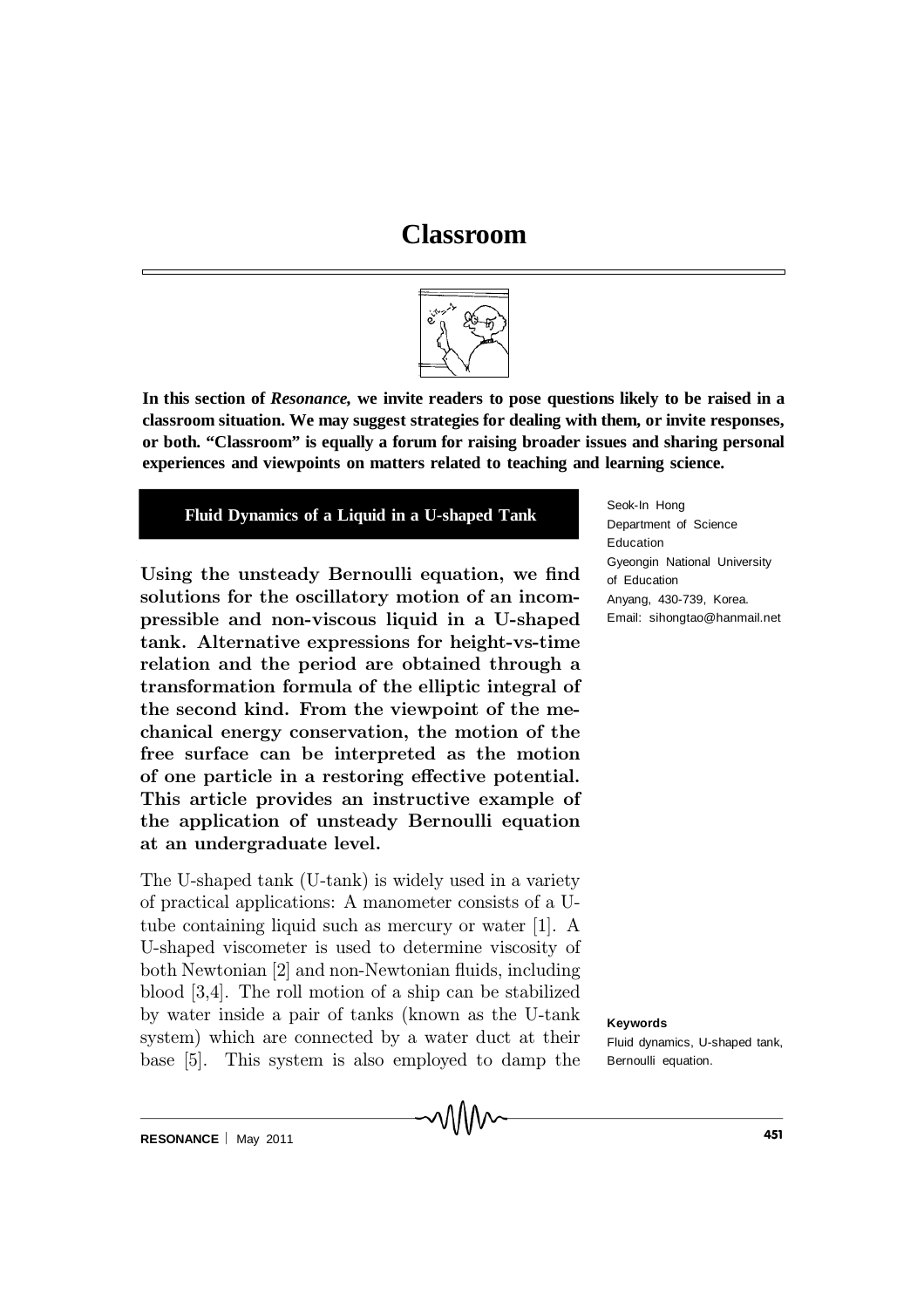sway motion of a tall building by wind or earthquake.

It is not possible to solve the full Navier-Stokes equation analytically for the U-tank problem. As mentioned in [1], different approximations of the Navier-Stokes equation are allowed region by region inside the U-tank, which must be matched at the boundaries of adjacent regions. In this article the unsteady Bernoulli equation (energy method) is adopted as an approximation from which we obtain the governing equation for the liquid level (height) in the U-tank with arbitrary crosssectional areas. In addition, we discuss various aspects of the problem (e.g., the alternative forms of the heightvs-time relation and the period, and the restoring effective potential). This work allows undergraduate students to exploit the energy method and to gain some insights into, and better understanding of the pedagogically useful topic  $[1,6,7]$  in fluid mechanics.

Let us consider a U-tank (*Figure 1*) with two vertical columns connected by a horizontal duct which contains an incompressible, and frictionless liquid. Friction losses will not be negligible, especially at bends involving area changes. The cross-sectional areas of the left column, the right column, and the horizontal duct are  $A_1$ ,  $A_2$ , and  $A_3$ , respectively. For convenience, the downward vertical direction is chosen as the positive z-axis with the origin at the center-line of the horizontal duct.  $H_1(t)$ and  $H_2(t)$  are the heights of the left and right free surfaces from that center-line at time  $t$  respectively, and  $D$  is the length of the horizontal duct. Assume that  $H_1(0) \equiv H_{10} > H_2(0) \equiv H_{20} > 0$  without loss of generality.



*Figure 1. Liquid motion in a U-tank.*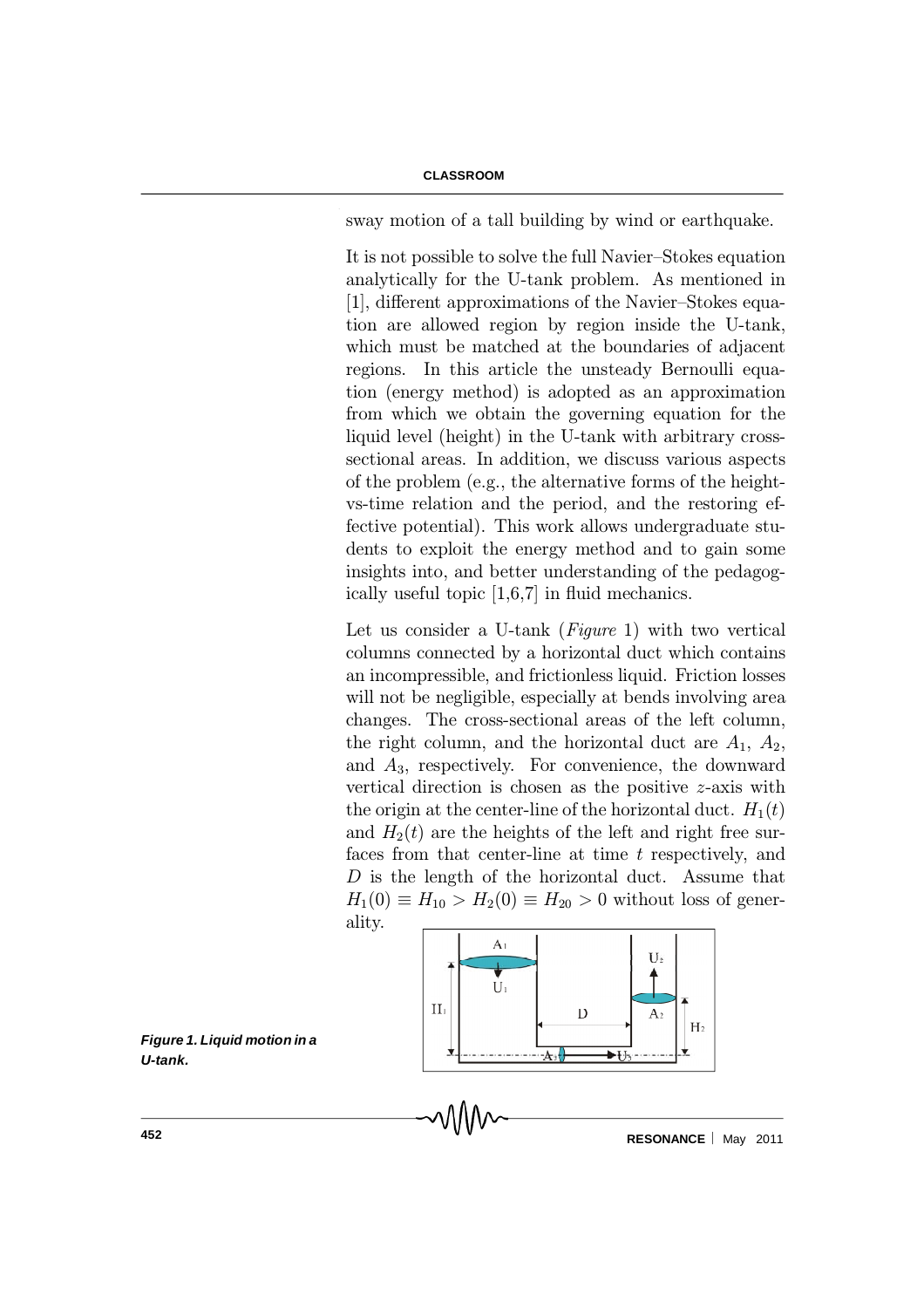By the conservation of energy, an oscillatory periodic motion of the liquid between the two columns is expected, which is obviously an unsteady process. The unsteady Bernoulli equation [8] in this case is given by

$$
\int \left(\frac{U^2}{2} - gz\right) dV = \text{constant},\tag{1}
$$

where the integration is performed over the volume V of the liquid and only kinetic and gravitational potential energy terms are retained, and the internal energy term is neglected. In particular, we neglect frictional losses in the U-tank. Suppose the liquid velocity  $U_i$   $(i = 1, 2, 3)$ in each region (the left and right vertical columns and the horizontal duct) is uniform along vertical and horizontal directions, and depends only on time:

$$
U_i(t) = -\frac{dH_i(t)}{dt}, \quad (i = 1, 2). \tag{2}
$$

They are related to each other by the conservation of mass

$$
A_1|U_1| = A_2|U_2| = A_3|U_3|.\t\t(3)
$$

We consider only the case where  $H_1(t)$ ,  $H_2(t) \geq 0$  for all time  $t$ . That is, assume that the liquid in one column is not completely drained into the other column. Hence the horizontal duct is always completely filled with liquid without any void.

Substituting (2) into (1) and using (3) with initial conditions  $H_1(0) = H_{10}$ ,  $H_2(0) = H_{20}$ , and  $U_1(0) = U_2(0) =$ 0, we have (see Appendix A):

$$
A_{1}\left[H_{1}\left(\frac{dH_{1}}{dt}\right)^{2} + gH_{1}^{2}\right] + \frac{DA_{1}^{2}}{2A_{3}}\left(\frac{dH_{1}}{dt}\right)^{2} + A_{2}\left[H_{2}\left(\frac{dH_{2}}{dt}\right)^{2} + gH_{2}^{2}\right] + \frac{DA_{2}^{2}}{2A_{3}}\left(\frac{dH_{2}}{dt}\right)^{2} = g\left(A_{1}H_{10}^{2} + A_{2}H_{20}^{2}\right).
$$
\n(4)

**RESONANCE** | May 2011 **CONVERTISHED ASSESSED ASSESSED ASSESSED ASSESSED ASSESSED ASSESSED ASSESSED ASSESSED ASSESSED ASSESSED ASSESSED ASSESSED ASSESSED ASSESSED AND <b>ASSESS**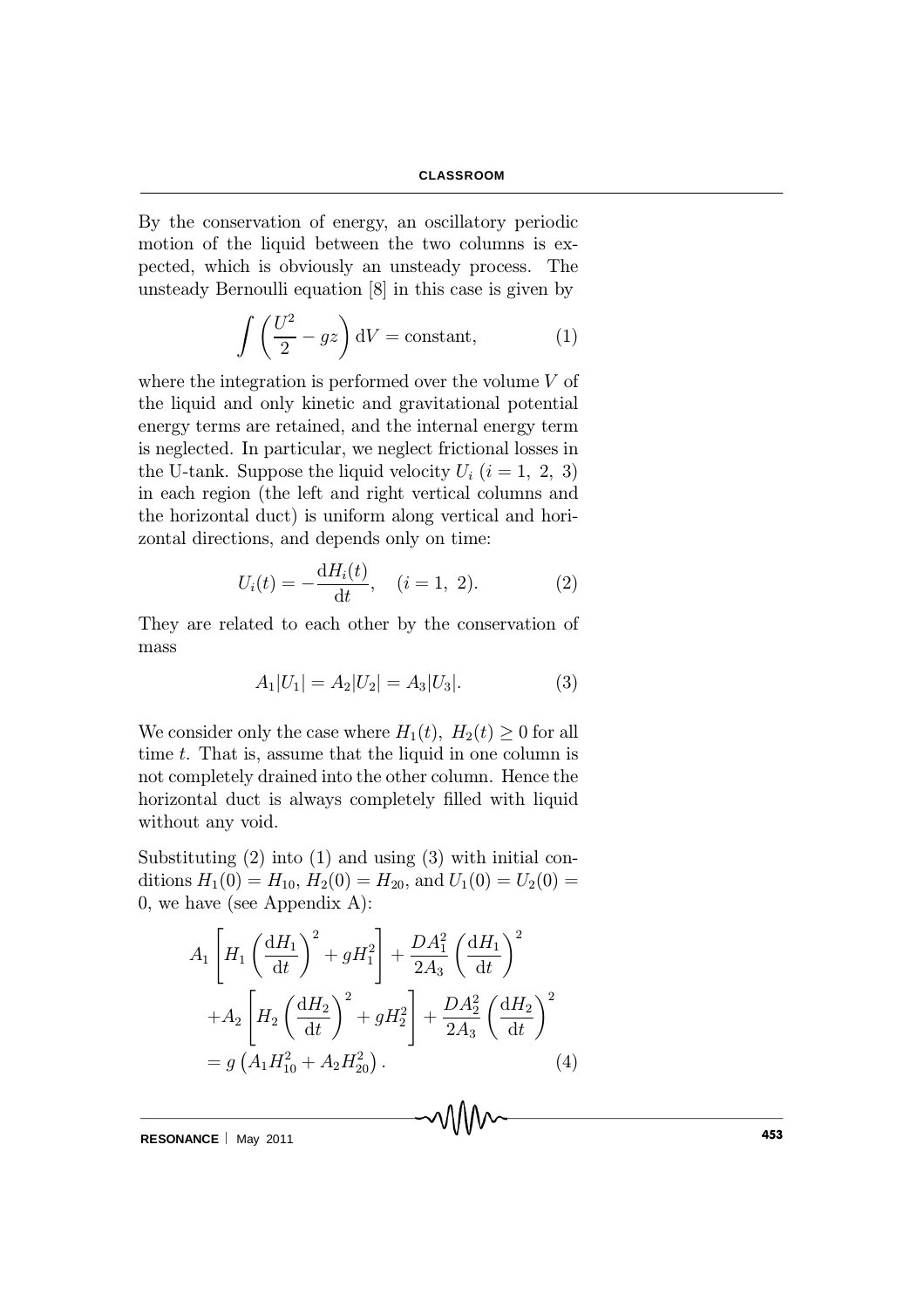Eliminating  $H_2$  in this equation by using the conservation of mass (3) leads to the governing equations

$$
\left(\frac{dH_1}{dt}\right)^2 = \frac{g(1+\alpha)(H_{10} - H_1)(H_1 - b)}{(1-\alpha^2)H_1 + \alpha(\alpha H_{10} + H_{20}) + \beta D}(5)
$$

$$
= \left(\frac{g}{\alpha - 1}\right) \frac{(H_{10} - H_1)(H_1 - b)}{\lambda - H_1}, \quad (6)
$$

$$
H_2 = H_{20} + \alpha (H_{10} - H_1) , \qquad (7)
$$

where  $\alpha \equiv A_1/A_2(> 0)$ ,  $\beta \equiv A_1/A_3(> 0)$ , and

$$
b \equiv \frac{(\alpha - 1)H_{10} + 2H_{20}}{\alpha + 1} \quad (< H_{10}),
$$
  

$$
\lambda \equiv \frac{\alpha^2 H_{10} + \alpha H_{20} + \beta D}{\alpha^2 - 1}.
$$
 (8)

Equation (6) is valid for all  $\alpha > 0$ ; the case  $\alpha = 1$ is regarded as a limit with  $\alpha \rightarrow 1$ . By differentiating (4) with respect to time, we have another form of the governing equation:

$$
\left(H_1 + \frac{DA_1}{2A_3}\right) \frac{d^2 H_1}{dt^2} + \frac{1}{2} \left(\frac{dH_1}{dt}\right)^2 + gH_1
$$

$$
= \left(H_2 + \frac{DA_2}{2A_3}\right) \frac{d^2 H_2}{dt^2} + \frac{1}{2} \left(\frac{dH_2}{dt}\right)^2 + gH_2.(9)
$$

Equation (9) may be obtained using the standard form of the unsteady Bernoulli equation along a streamline 1 *.*

Note that (4) and (9) are symmetric under the exchange of the indices 1 (the left column) and 2 (the right column).

As a special case, consider the case  $\alpha = 1$  (i.e.,  $A_1 = A_2$ ). From  $(5)$  or  $(9)$ , we have

$$
\ell_{\text{eff}}\frac{\mathrm{d}^2H_1}{\mathrm{d}t^2} + g\left(H_1 - \frac{H_{10} + H_{20}}{2}\right) = 0,\qquad(10)
$$

**454 CONSERVANCE RESONANCE** May 2011

<sup>1</sup> See J H Arakeri, Bernoulli's Equation, *Resonance*, Vol.5, No.8, pp.54–71, 2000.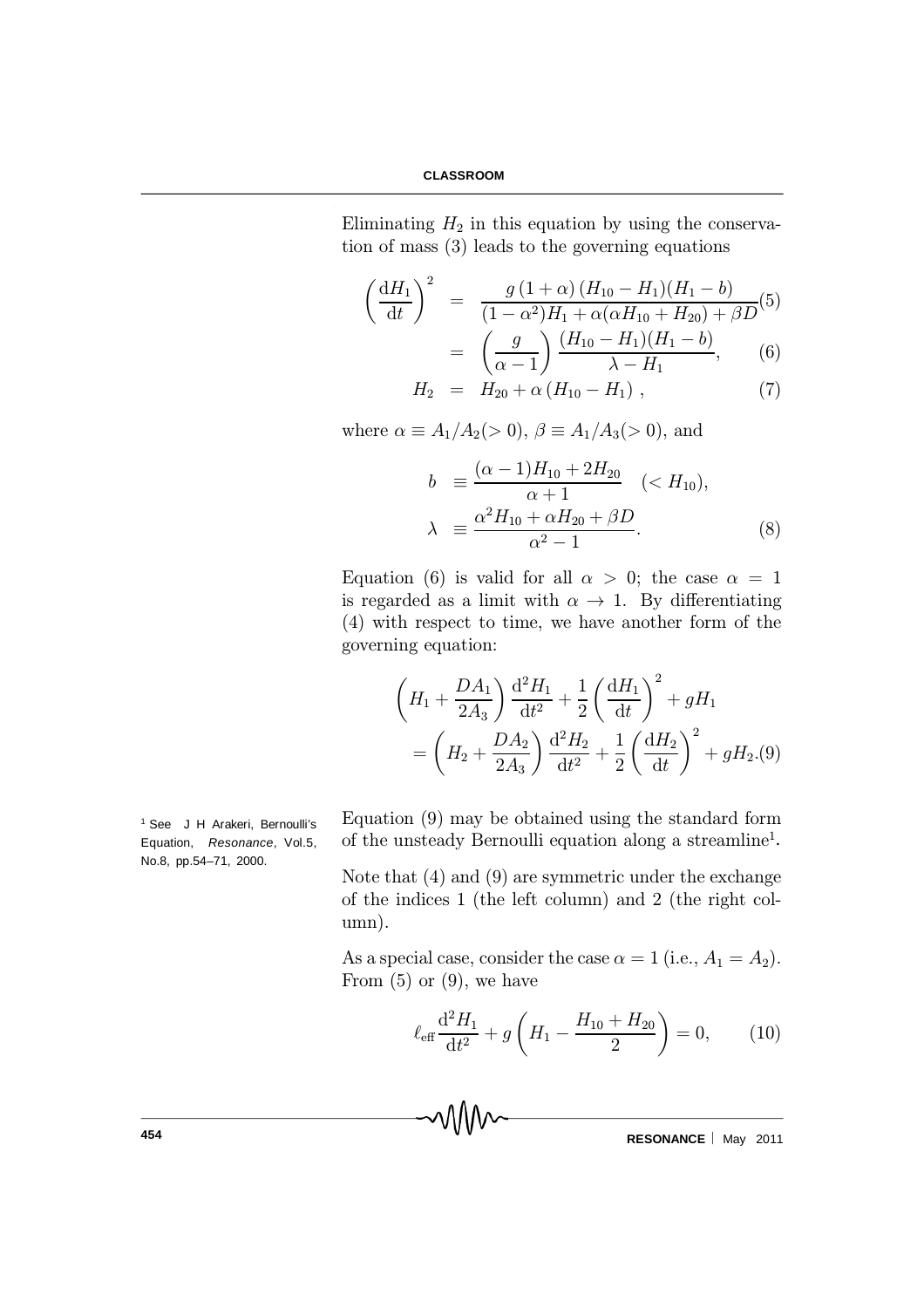



*Figure 2. Graphs of H<sup>1</sup> and H2 as functions of time for*  $\alpha = 2$  (full line),  $\alpha = 1$  (dotted line), and  $\alpha$  = 1/2 (dashed line). *Other parameters are:*  $\beta = 10$ , H<sub>10</sub> = 1 m, H<sub>20</sub> = 1/2 m, *and D = 1/10 m in Figures 2, 3, and 4. For*  $\alpha = 2$ , we have  $b = 2/3m$ ,  $\lambda = 2m$ ,  $H_{2max} = 7/6$  *m*,  $k = 1/4$ , and  $T \approx 2.17$ s. *For*  $\alpha = 1$ ,  $b = 1/2m$ ,  $H_{2mav} =$ *1m, k = 0, and T*  $\approx$  *2.24s. For*  $\alpha = 1/2$ ,  $b = 1/3m$ ,  $\lambda =$ *–2m, H2max= 5/6 m, k = –2/7,* and *T* ≈ 2.32 s.

which gives the simple harmonic solution (see  $Figure 2$ ):

$$
H_1(t) = \frac{H_{10} + H_{20}}{2} + \left(\frac{H_{10} - H_{20}}{2}\right) \cos \omega t, \quad (11a)
$$

$$
H_2(t) = \frac{H_{10} + H_{20}}{2} - \left(\frac{H_{10} - H_{20}}{2}\right) \cos \omega t, \quad (11b)
$$

with the effective length  $\ell_{\text{eff}} \equiv (H_{10} + H_{20} + \beta D)/2$  and  $\omega \equiv \sqrt{g/\ell_{\text{eff}}}$ . Thus the case  $\alpha = 1$  (the motion of  $H_1$ with equilibrium position  $(H_{10} + H_{20})/2$  is equivalent to a small-angle simple pendulum whose length is  $\ell_{\text{eff}}$ . Note that (10) is consistent with the well-known result [6,7] for the simplest case  $\alpha = \beta = 1$  (for example, a U-tube manometer of constant diameter).

Now let us find the exact solution for arbitrary  $\alpha$  (> 0). From (6),  $U_1 = 0$  at  $H_1 = H_{10}$  and  $H_1 = b$ , and hence  $b \leq H_1 \leq H_{10}$ . If  $\alpha > 1$ , then  $b > 0$ . However, if  $0 < \alpha < 1, H_{10}$  and  $H_{20}$  must satisfy  $H_{20} \ge (1-\alpha)H_{10}/2$ for  $b \geq 0$ . Otherwise, the left tank will be completely drained and the horizontal duct will have an empty region, for which the governing equation must be modi fied. This case will not be treated here.  $\lambda > H_{10} > 0$ 

The analysis in this articlegives undamped oscillations as viscous losses have been neglected.

**RESONANCE** May 2011 **CONVERTIGATE:**  $V = V + V$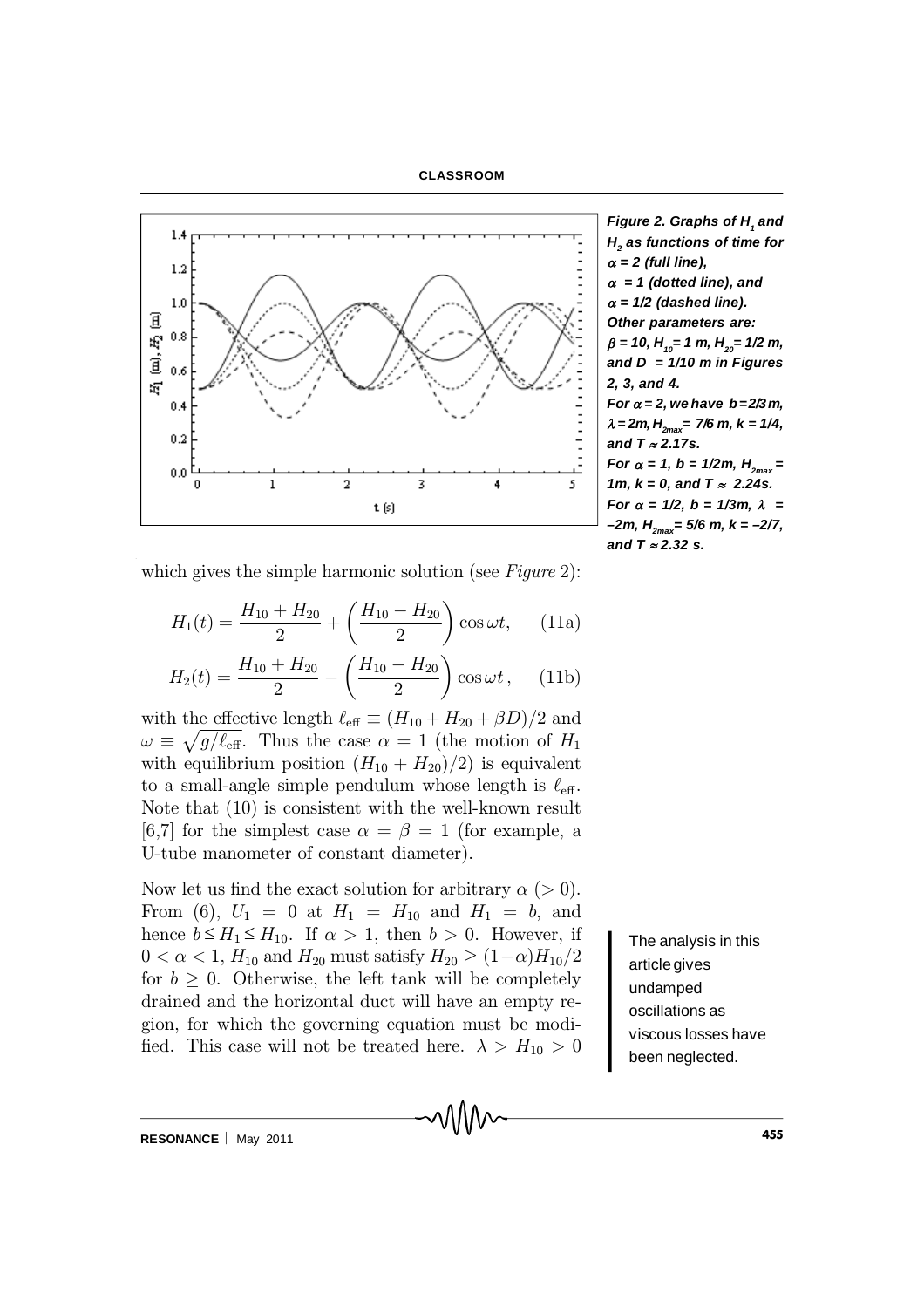for  $\alpha > 1$ , while  $\lambda < 0$  for  $0 < \alpha < 1$ . When  $b \ge 0$ , b is the lowest point of the left free surface. The corresponding maximum height of  $H_2$  is given by  $H_{2\text{max}} =$  $H_{20} + \alpha (H_{10} - b).$ 

By a change of variable

$$
h \equiv \sqrt{\frac{H_1 - b}{H_{10} - b}}, \qquad (0 \le h \le 1), \tag{12}
$$

(6) is rewritten as

$$
\left(\frac{\mathrm{d}h}{\mathrm{d}t}\right)^2 = \frac{g}{4p(\alpha)} \left(\frac{1-h^2}{1-k(\alpha)h^2}\right),\tag{13}
$$

where

$$
p(\alpha) \equiv (\alpha - 1)(\lambda - b), \quad k(\alpha) \equiv \frac{H_{10} - b}{\lambda - b}.
$$
 (14)

Note that  $p(\alpha = 1) \equiv \lim_{\alpha \to 1} p(\alpha) = (H_{10} + H_{20} + \beta D)/2$ and  $k(\alpha = 1) \equiv \lim_{\alpha \to 1} k(\alpha) = 0$ , while  $p > 0$  for all  $\alpha > 0$ ,  $0 < k < 1$  for  $\alpha > 1$ , and  $k < 0$  for  $0 < \alpha < 1$ . Equation (13) may be integrated to

$$
\int \sqrt{\frac{1 - kh^2}{1 - h^2}} \mathrm{d}h = \mp \sqrt{\frac{g}{4p}} \int \mathrm{d}t,\tag{15}
$$

where minus and plus signs in the right-hand side correspond to the downward (descending) and upward (ascending) motions of  $H_1$ , respectively.

Let us introduce the incomplete elliptic integral of the second kind  $E(\phi|\mu)$  which is defined by

$$
E(\phi|\mu) \equiv \int_0^{\phi} \sqrt{1 - \mu \sin^2 \theta} \, \mathrm{d}\theta = \int_0^{\sin \phi} \sqrt{\frac{1 - \mu x^2}{1 - x^2}} \, \mathrm{d}x,
$$

$$
(\mu \le 1). \tag{16}
$$

 $E(\pi/2|\mu) \equiv E(\mu)$  is the complete elliptic integral of the second kind.

**456 RESONANCE** May 2011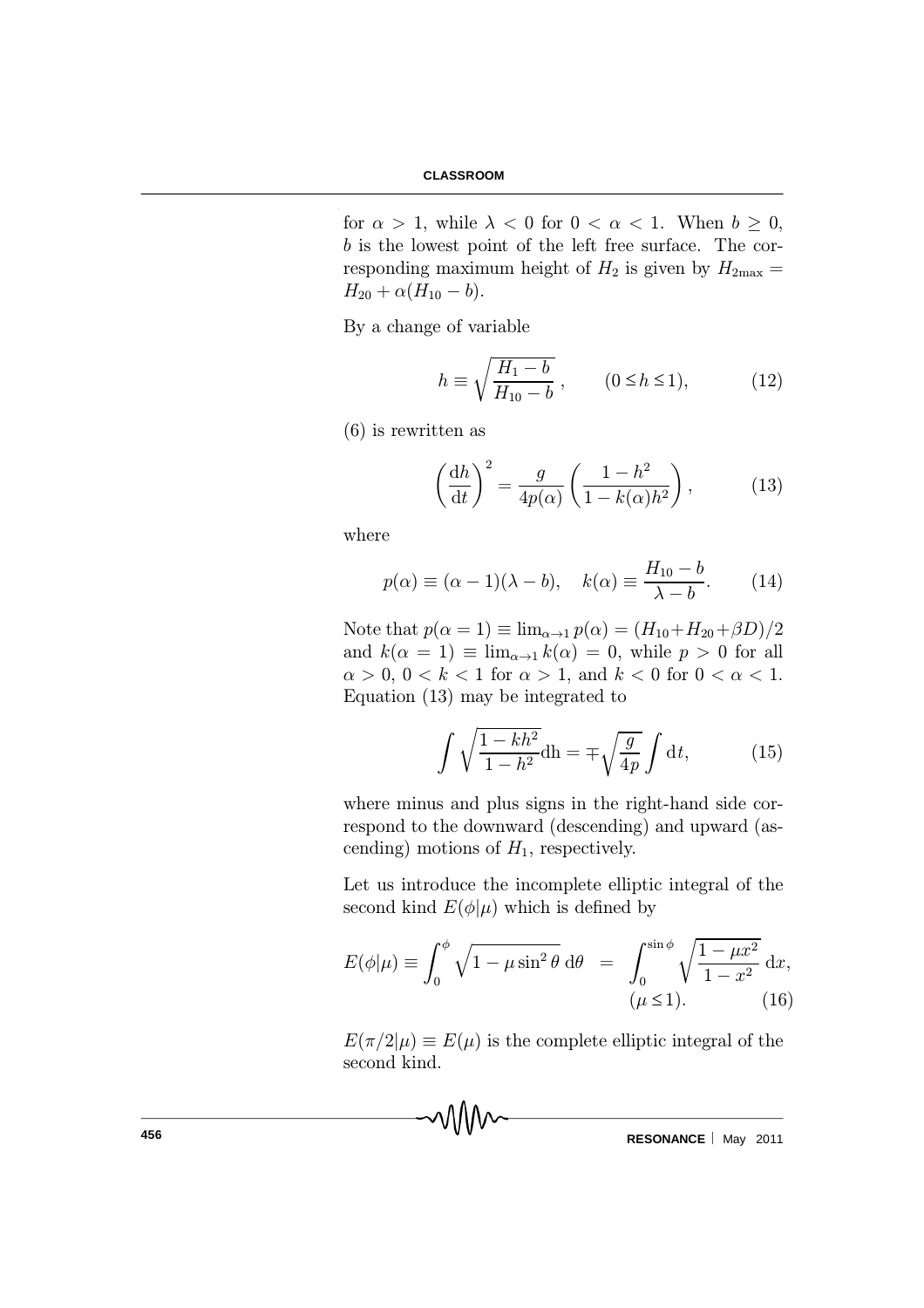The period  $T$  of the liquid motion can be calculated by integrating from  $t = 0$   $(h = 1)$  to  $t = T/2$   $(h = 0)$  in (15) with the minus sign:

$$
T = 4\sqrt{\frac{p}{g}} E(k). \tag{17}
$$

Combining the first descending solution  $(0 \le t \le T/2)$  and the first ascending solution  $(T/2 \le t \le T)$ , and considering the periodic property of the motion, we have the solution for all time t:

$$
E\left(\arcsin\sqrt{\frac{H_1-b}{H_{10}-b}}\; \bigg| k\right) = E(k)\tau(t),\qquad(18)
$$

with periodic function  $\tau(t)$  defined by  $\tau(t) = |1 - (2t/T)|$ for  $0 \le t \le T$  and  $\tau(t) = \tau(t-T)$  for  $t \ge T$ . See Appendix B.

In the case of  $0 < \alpha < 1$ ,  $k < 0$  for  $b \ge 0$ . Though (17) and (18) are valid for negative k (i.e.,  $k = -|k| < 0$ ), they can be transformed to the alternative expressions that contain the elliptic integral of the second kind with a positive parameter k' defined by  $k' \equiv |k|/(1 + |k|) =$  $(H_{10} - b)/(H_{10} - \lambda)$ . With the aid of the formula

$$
E(\phi|k) = E(k) - \sqrt{1 + |k|} E(\pi/2 - \phi|k')
$$
 (19)

and its special case  $(\phi = 0)$ 

$$
E(k) = \sqrt{1 + |k|} E(k'),
$$
 (20)

 $(17)$  and  $(18)$  reduce to

$$
T = 4 \left[ \frac{(1 - \alpha)(H_{10} - \lambda)}{g} \right]^{1/2} E(k'), \quad (21)
$$

$$
E \left( \arcsin \sqrt{\frac{H_{10} - H_1}{H_{10} - b}} \middle| k' \right) = E(k') [1 - \tau(t)]. \quad (22)
$$

**RESONANCE** | May 2011 **CONTRACT 1999 MAGNET WAS A MAGNET WAS A 457 MAGNET WAS A 457**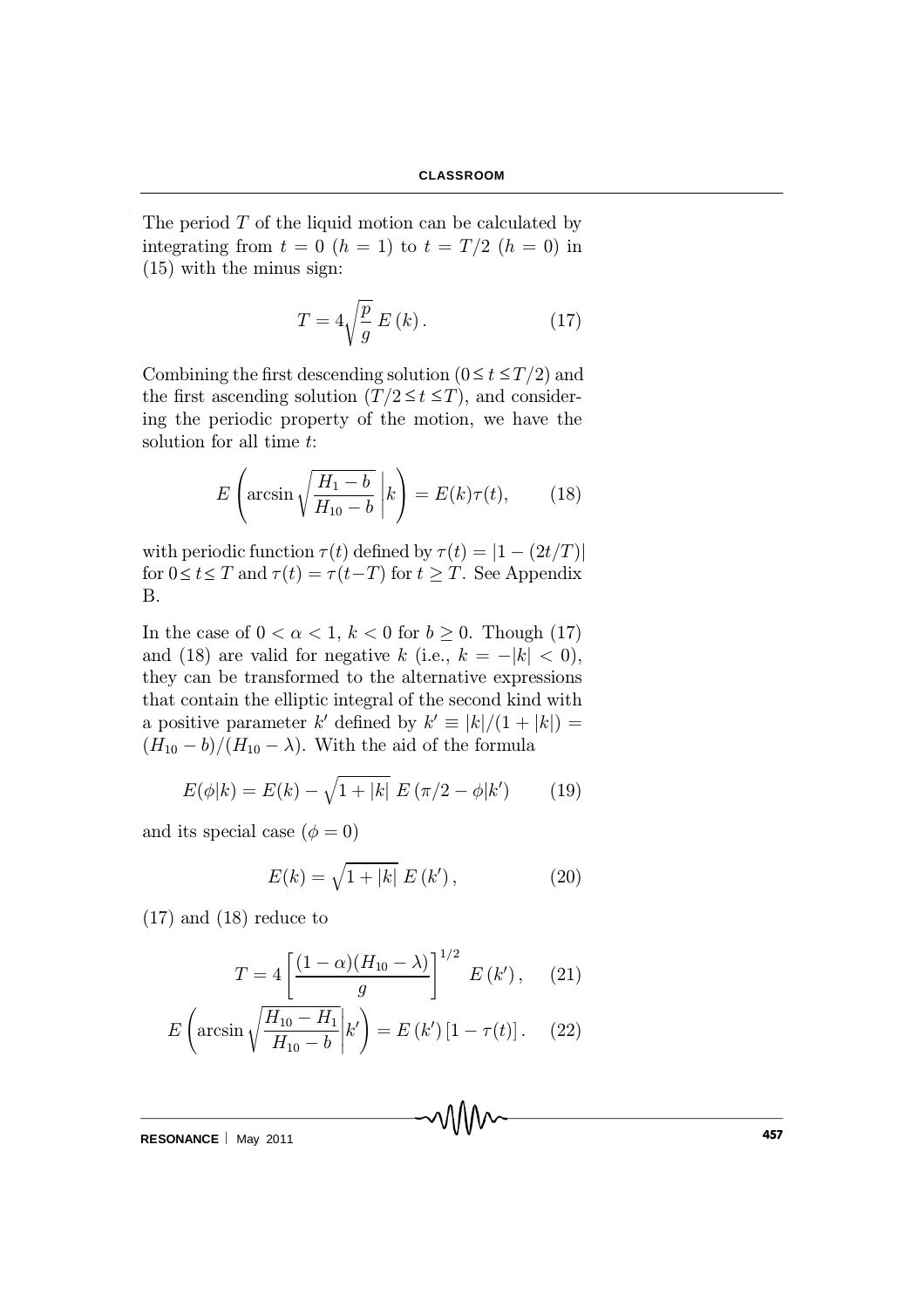For the derivation of (22), note that (18) can be rewritten as

$$
E\left(\frac{\pi}{2} - \arcsin\sqrt{\frac{H_1 - b}{H_{10} - b}} \; \middle| \; k'\right) = \frac{E(k)}{\sqrt{1 + |k|}} \left[1 - \tau(t)\right],\tag{23}
$$

by using (19). This leads to (22) immediately by simple trigonometry and (20).

Graphs of  $H_1(t)$  and  $H_2(t)$  as functions of time are shown in Figure 2 for  $\alpha = 2, 1, 1/2$ . Other parameters are given by  $\beta = 10$ ,  $H_{10} = 1$  m,  $H_{20} = 1/2$  m, and  $D = 1/10$  m in Figures 2, 3, and 4.

The liquid velocity  $U_1$  in the left vertical column can be obtained from (2) and (6) with plus and minus signs of  $U_1$  being downward and upward motions, respectively. Note that  $U_2 = -\alpha U_1$  and  $U_3 = \beta U_1$ . The speed of the left free surface has the maximum value

$$
|U_1|_{\max} = \left[\pm \left(\frac{g}{\alpha - 1}\right) \frac{(H_{10} - \lambda \pm \sigma)(\lambda - b \mp \sigma)}{\sigma}\right]^{1/2},\tag{24}
$$

where  $\sigma \equiv [\lambda(\lambda - b - H_{10}) + bH_{10}]^{1/2}$ , at  $H_1 = \lambda \mp \sigma$ , where the upper signs and the lower signs correspond to the cases  $\alpha \geq 1$  and  $0 < \alpha \leq 1$ , respectively. Figure 3 shows the graphs of (a)  $U_1$  as functions of t and (b)  $|U_1|$ as functions of  $H_1$ , for  $\alpha = 2, 1, 1/2$ . The velocity  $U_1(t)$ 



**458 RESONANCE** May 2011

*Figure 3. (a) Graphs of U<sup>1</sup> as functions of t and (b) graphs of |U<sup>1</sup> | as functions of*  $H_i$ , for  $\alpha = 2$  (full line),  $\alpha$  $= 1$  (dotted line), and  $\alpha = 1/2$ *(dashed line), where the speed |U<sup>1</sup> | of the left free surface has the maximum values 0.48ms–1, 0.70 ms<sup>1</sup> , ~ 0.91ms–1 at the heights H<sup>1</sup>*  $= 2 - 2\sqrt{3}$  ( $\approx 0.85$ ) m, *3/4m*,  $\sqrt{7}$  − 2 (≈ 0.65) m, re*spectively. The motion of H1 can be interpreted as one-particle motion with arbitrary mass and zero energy in the potential well W(H<sup>1</sup> ) = –U<sup>1</sup> 2 (H<sup>1</sup> )/2 (see equation (27)).*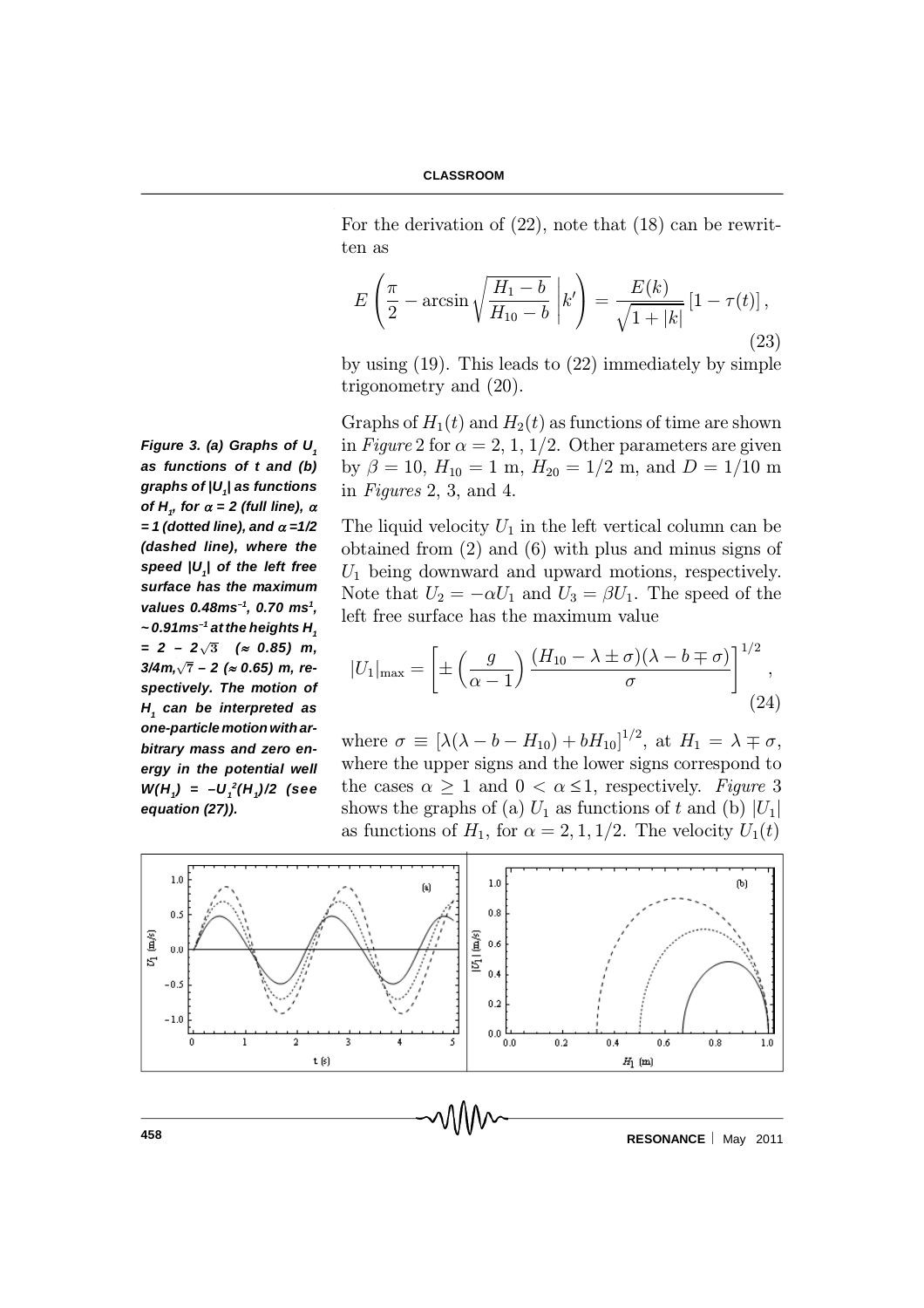#### **CLASSROOM**



(Figure 3a) and the acceleration  $a_1(t)$  (Figure 4a) as functions of t are obtained by substituting  $H_1(t)$  found numerically from (18) into  $U_1(H_1)$  and  $a_1(H_1)$  as functions of  $H_1$ , respectively.

To examine the initial behavior of the liquid motion, put  $H_1(t) = H_{10} - \delta H_1$  with  $0 \leq \delta H_1 \ll H_{10}$ . Then from (6) we obtain  $U_1 \approx \sqrt{2\gamma g(\delta H_1)} \approx \gamma gt$ , where  $\gamma \equiv (H_{10} - H_{20})/(H_{10} + \alpha \tilde{H}_{20} + \beta D)$  and the second approximation comes from  $\delta H_1 \approx a_1(H_{10})t^2/2$  with the initial acceleration  $a_1(H_{10})$  given by (26).

*Figure 4. Graphs of a<sup>1</sup> as functions of (a) t and (b)*  $H_i$ *. For the three cases*  $\alpha = 2$  (full line),  $\alpha$  =1 (dotted line), and  $\alpha$  =1/2 (dashed line), *(a1 (H10),a<sup>1</sup> (b)) has the values (1.63ms–2,–1.23ms–2), (1.96ms–2,–1.96ms–2), and (2.18ms –2,–2.80ms–2), respectively.*

The acceleration of the left free surface can be calculated by differentiating  $(6)$  with respect to time:

$$
a_1(H_1) = -\frac{g}{2(\alpha - 1)} \left[ \frac{H_1^2 - 2\lambda H_1 + \lambda (H_{10} + b) - bH_{10}}{(H_1 - \lambda)^2} \right].
$$
\n(25)

As special cases,

$$
a_1(H_{10}) = \frac{g}{2(\alpha - 1)} \left( \frac{H_{10} - b}{\lambda - H_{10}} \right),
$$
  

$$
a_1(b) = -\frac{g}{2(\alpha - 1)} \left( \frac{H_{10} - b}{\lambda - b} \right).
$$
 (26)

As expected,  $|a_1(H_{10})|$  is greater than, equal to, less than  $|a_1(b)|$  for  $\alpha > 1$ ,  $\alpha = 1$ ,  $0 < \alpha < 1$ , respectively. Figure 4 displays the graphs of  $a_1$  as functions of (a)

**RESONANCE** | May 2011 **May 2011 May 2011 May 2011 May 2011 May 2011**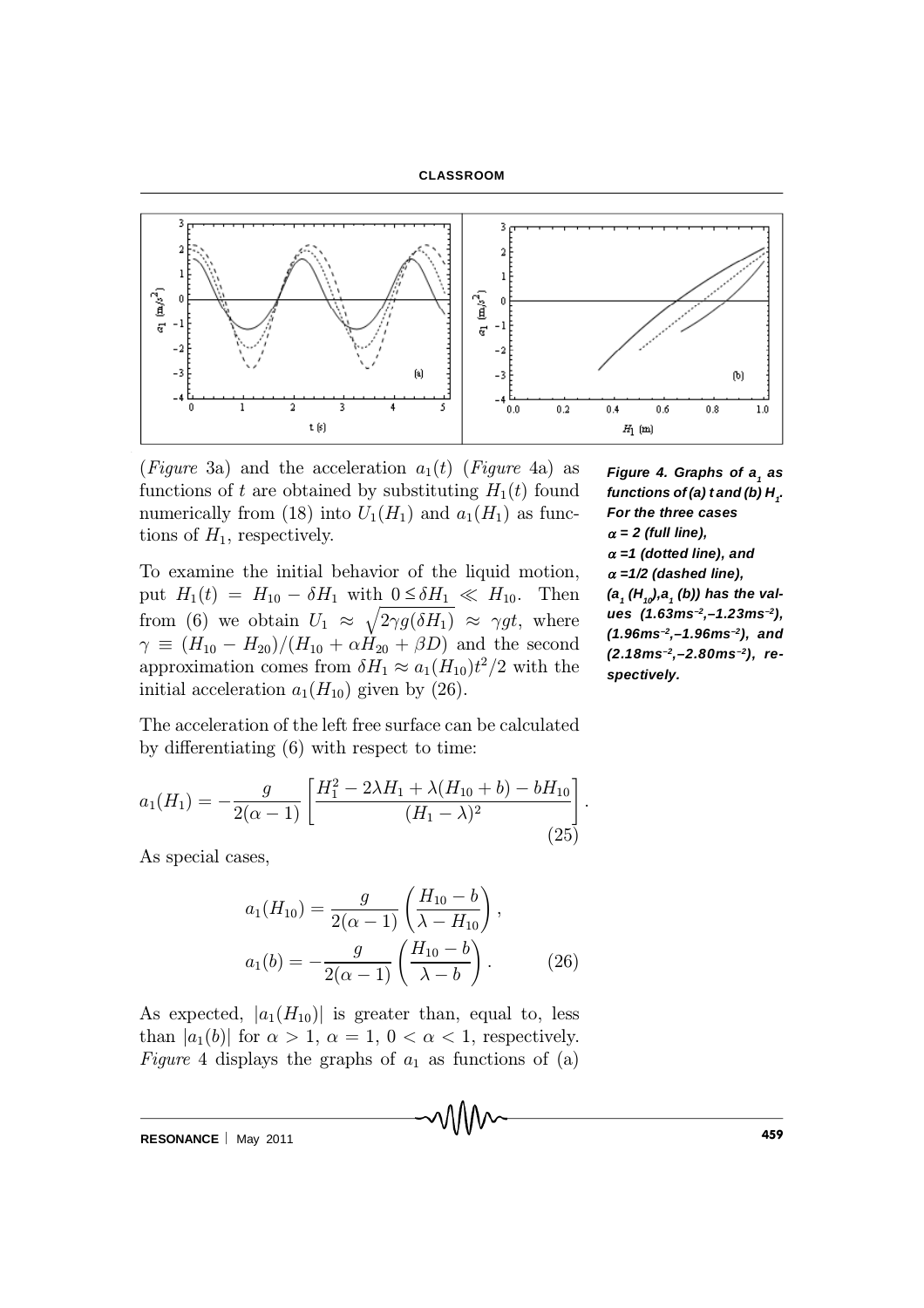time t and (b) height  $H_1$ , for  $\alpha = 2, 1, 1/2$ . Note that from (11a) or (25),  $a_1$  is linear in  $H_1$  for  $\alpha = 1$ :  $a_1 = \omega^2 \left[ H_1 - (H_{10} + H_{20})/2 \right].$ 

As a final remark, the liquid motion (specifically, the motion of the left free surface) can be interpreted in terms of *one-particle* motion. Let  $H_1$  be the position of a fictitious particle with arbitrary mass. Equation  $(6)$ represents the mechanical energy conservation (per unit mass) of that particle with zero energy in the potential well (see Figure 3b):

$$
W(H_1) = -\frac{1}{2}U_1^2 = \frac{g}{2(\alpha - 1)} \left[ \frac{(H_1 - H_{10})(H_1 - b)}{\lambda - H_1} \right].
$$
\n(27)

Note that the potential seen by the fictitious particle depends on the initial condition of the U-tank problem and is zero at the stationary points of the particle. When  $\alpha = 1$ , (27) reduces to a quadratic potential

$$
W(H_1) = \frac{1}{2}\omega^2 (H_1 - H_{10})(H_1 - H_{20}), \qquad (28)
$$

which in turn leads to the equation of motion (10).

## Appendix A: Derivation of Equation (4)

The integration  $\equiv I(t)$  in (1) can be divided into three parts according to regions (the left and right vertical columns and the horizontal duct) of the liquid in the U-tank:

$$
I(t) = I_1(t) + I_2(t) + I_3(t) = \left(\int_{\text{Left}} + \int_{\text{Right}} + \int_{\text{Horizontal}}\right) \left(\frac{U^2}{2} - gz\right) dV. \tag{A1}
$$

Note that the potential energy of the liquid in the horizontal duct whose centerline is located at  $z = 0$  is zero. Assuming uniform velocity profile in each region, we have

$$
I_1 = \int_{-H_1}^{0} \left(\frac{U_1^2}{2} - gz\right) A_1 dz = \frac{A_1}{2} \left(H_1 U_1^2 + g H_1^2\right),\tag{A2}
$$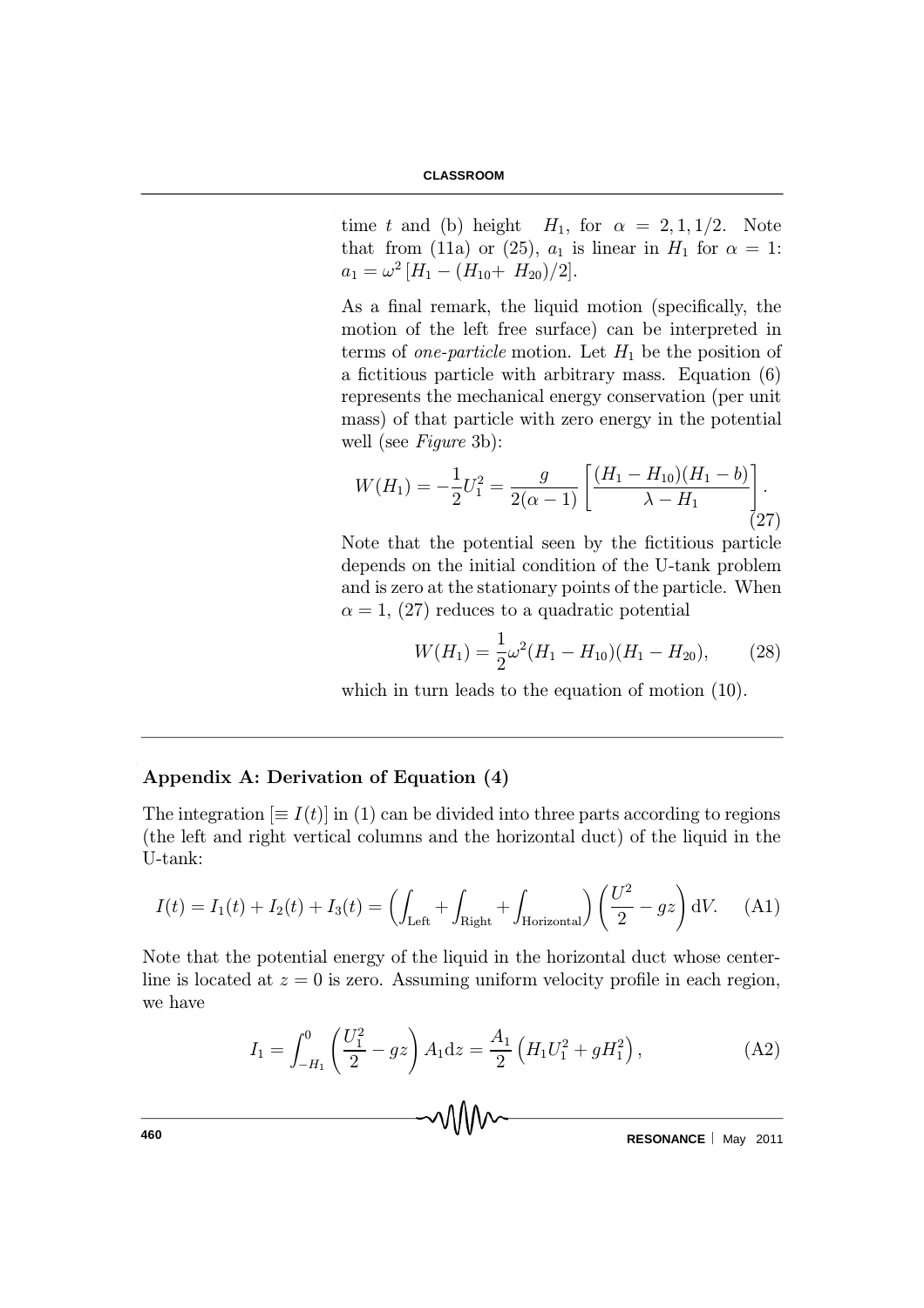$$
I_2 = \frac{A_2}{2} \left( H_2 U_2^2 + g H_2^2 \right), \tag{A3}
$$

$$
I_3 = \int_0^D \frac{U_3^2}{2} A_3 \mathrm{d}x = \frac{U_3^2 A_3 D}{2} = \frac{D}{4A_3} \left[ (U_1 A_1)^2 + (U_2 A_2)^2 \right],\tag{A4}
$$

where  $(3)$  is used for the last equality in  $(A4)$ . Hence we obtain  $(4)$  by substituting  $(2)$  into these results and taking  $I(0)$  as the constant in  $(1)$ .

## Appendix B. Derivation of Equation (18)

For the first descending solution, we use  $(15)$  with the minus sign,  $(16)$ , and  $(17)$ :

$$
\int_1^h \sqrt{\frac{1 - kh^2}{1 - h^2}} dh = \left( \int_0^h - \int_0^1 \right) \sqrt{\frac{1 - kh^2}{1 - h^2}} dh = -\frac{2E(k)}{T} \int_0^t dt,
$$
 (B1)

which gives

$$
E\left(\arcsin\sqrt{\frac{H_1-b}{H_{10}-b}}\; \bigg| k\right) = E(k)\left(1-\frac{2t}{T}\right),\ \ (0\leq t\leq T/2). \tag{B2}
$$

Similarly, the first ascending solution can be found by using (15) with the plus sign:

$$
\int_0^h \sqrt{\frac{1 - kh^2}{1 - h^2}} dh = +\frac{2E(k)}{T} \int_{T/2}^t dt,
$$
 (B3)

which leads to

$$
E\left(\arcsin\sqrt{\frac{H_1-b}{H_{10}-b}}\; \bigg| k\right) = -E(k)\left(1-\frac{2t}{T}\right), (T/2 \le t \le T). \tag{B4}
$$

These two solutions can be combined to give (18).

**RESONANCE** | May 2011 **1461**